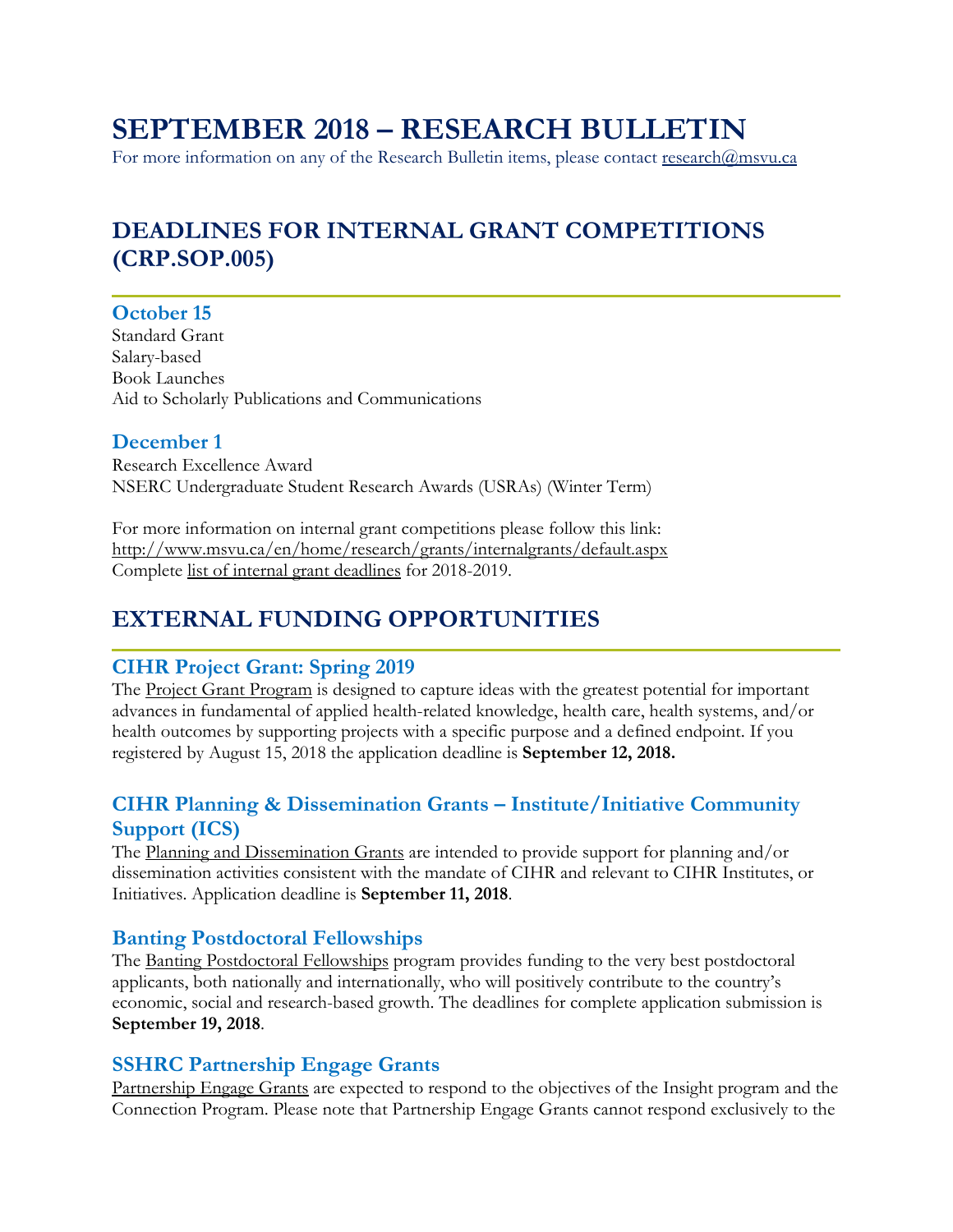objectives of the [Connection Program.](http://www.sshrc-crsh.gc.ca/funding-financement/umbrella_programs-programme_cadre/connection-connexion-eng.aspx) They provide short-term and timely support for the partnered research activited that will inform decision-making at a single partner organization from the public, private or not-for-profit sector. Application deadline is **September 20, 2018**.

#### **NSERC Ideas to Innovation (I2I) Grant**

The [I2I Grants](http://www.nserc-crsng.gc.ca/Professors-Professeurs/RPP-PP/I2I-INNOV_eng.asp) provide funding to college and university faculty members to support research and development projects with recognized technology transfer potential. This is achieved through defined phases by providing crucial assistance in the early stages of technology validation and market connection. To create or access online applications, select [On-line System Login.](https://ebiz.nserc.ca/nserc_web/nserc_login_e.htm) To view instructions, select [PDF Forms and Instructions.](http://www.nserc-crsng.gc.ca/OnlineServices-ServicesEnLigne/Forms-Formulaires_eng.asp)

#### **Resource: Impact Strategy Checklist**

Impact practitioners (i.e. knowledge brokers) from York University's Knowledge Mobilization Unit and the KT Core of KBHN developed an [Impact Strategy Assessment Checklist](http://researchimpact.ca/wp-content/uploads/2018/08/Impact-Strategy-Assessment-Checklist.pdf) intended to be used after you have planned and written your impact strategy. It takes you through key elements of your strategy: goal(s), rationale, is it SMART, skills/experience, budget and an overall assessment including elements of partners and audiences. For more assistance seek out your [local impact](http://researchimpact.ca/about-ric/#members)  [practitioner](http://researchimpact.ca/about-ric/#members) if your Research Impact University.

## **EVENTS**

#### **NSERC Research Tools and Instruments (RTI) Webinars**

NSERC is hosting [webinars](http://www.nserc-crsng.gc.ca/ResearchPortal-PortailDeRecherche/RP-CCV-Webinar_eng.asp) to assist the research community on how to complete a Research Tools and Instruments (RTI) application using the Research Portal and the NSERC Canadian Common CV (CCV). Any additional questions should be directed to our support team at [RESGRANT@NSERC-CRSNG.GC.CA.](mailto:RESGRANT@NSERC-CRSNG.GC.CA)

#### **Indigenous Gender and Wellness Webinar**

A webinar Tuesday, August 21, 2018 12-1 p.m. EDT, to learn more about the [Indigenous gender](http://www.cihr-irsc.gc.ca/e/50945.html)  [and wellness initiative](http://www.cihr-irsc.gc.ca/e/50945.html) and the application process for the travel award. At the end of the webinar, there will be an opportunity to take part in a live Q&A session. Slides will be made available after the webinar. Please email:  $\frac{\text{support}(a)}{\text{c}ihr\text{-}rsc.gc.ca}$  to request the webinar slides.

#### **CAUT Aboriginal Academic Staff Conference**

The [2018 CAUT Aboriginal Academic Staff Conference](https://www.caut.ca/event/caut-aboriginal-academic-staff-conference) will examine and discuss the progress being made, with a special focus on recommendations related to the post-secondary education sector. This event is an important opportunity for Aboriginal academic staff to meet peers from across Canada, build networks of contact and support, and share high level discussion about the status of Indigenous academic staff in Canada, efforts to recognize Indigenous knowledge in the academy, and the challenges facing new Indigenous scholars. The [agenda](https://www.caut.ca/sites/default/files/draft_agenda_-_caut_aboriginal_academic_staff_conference_-_october_19-20_2018_2018-06-20.pdf) is available, click on the link for more information. The conference will be held on **October 19-20,** 2018 in Ottawa. Registration for the conference is available on-line only.